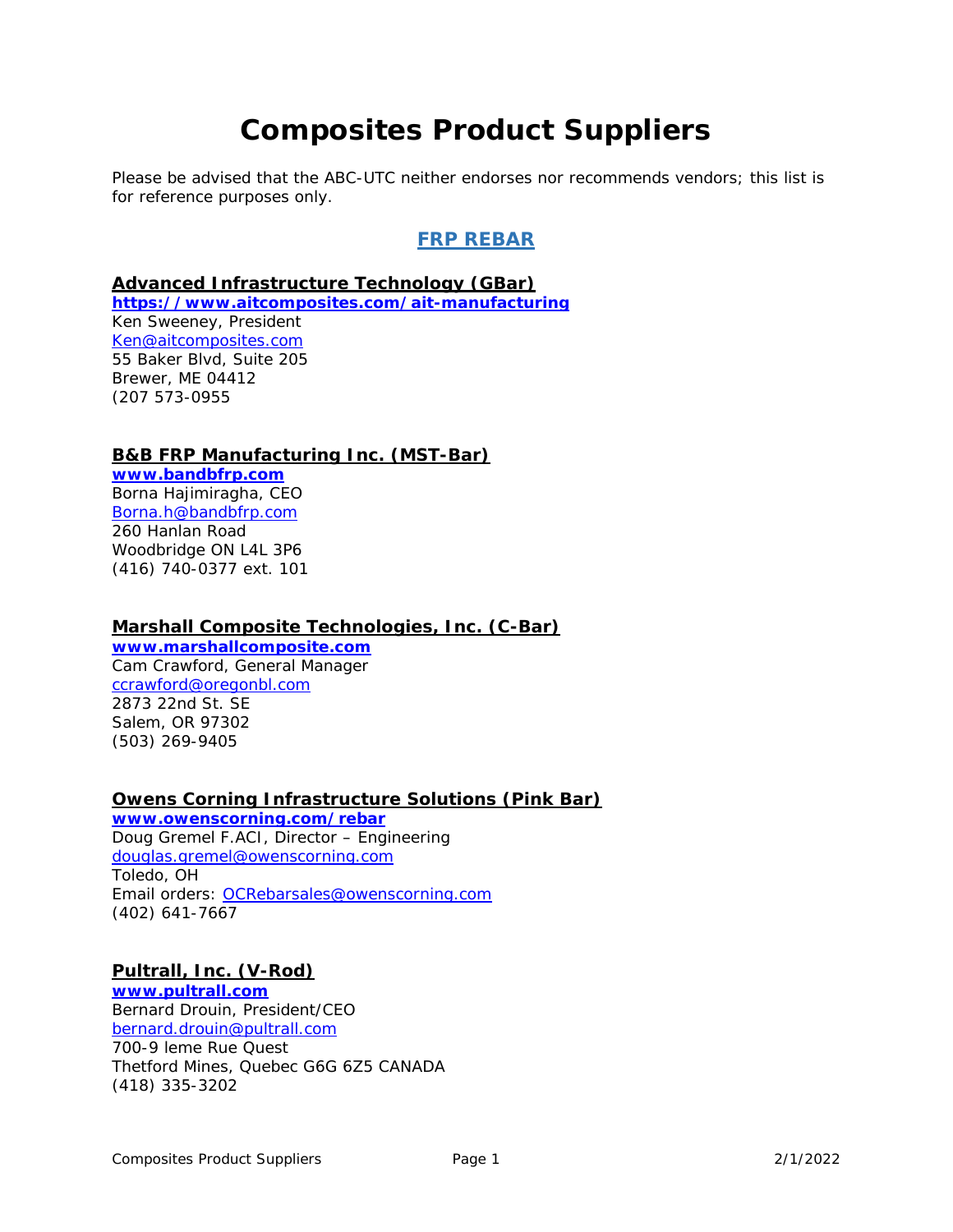# **Pultron Composites Ltd. (Mateen Bar)**

**www.pultron.com / www.mateenbar.com** Pete Renshaw, Business Development Director, Chief Technical Officer, Mateenbar Ltd pete@pultron.com 342 Lytton Rd / PO Box 323**,** Gisborne 4040, New Zealand 2011 Highway 49, Concord, NC 28027, USA Jebel Ali Free Zone (South), Dubai, United Arab Emirates (M) +64 21 675 069, (O) +64 6 867 8582

# **Rock Rebar Inc.**

**www.rockrebarinc.com** Don Smith, Chairman info@rockrebarinc.com 2681 Northeast 4th Avenue Pompano Beach, Florida 33064 (954) 270-9000

# **SFTec Inc. (SFT-Bar)**

**https://sftec.ca/frp-rebar/** 

Wenxue Chen, President cwenxue@sftcanada.com 1425 Trans Canada Route Dorval, QC H9P 2W9, Canada (800) 503-9139; (514) 373-9861

# **TUF-BAR Inc.**

**www.tuf-bar.com** Randy Branstrom, P. Eng, President randy@tuf-bar.com 5726 – 72a Avenue Edmonton, Alberta T6B 3L1 (780) 462-8100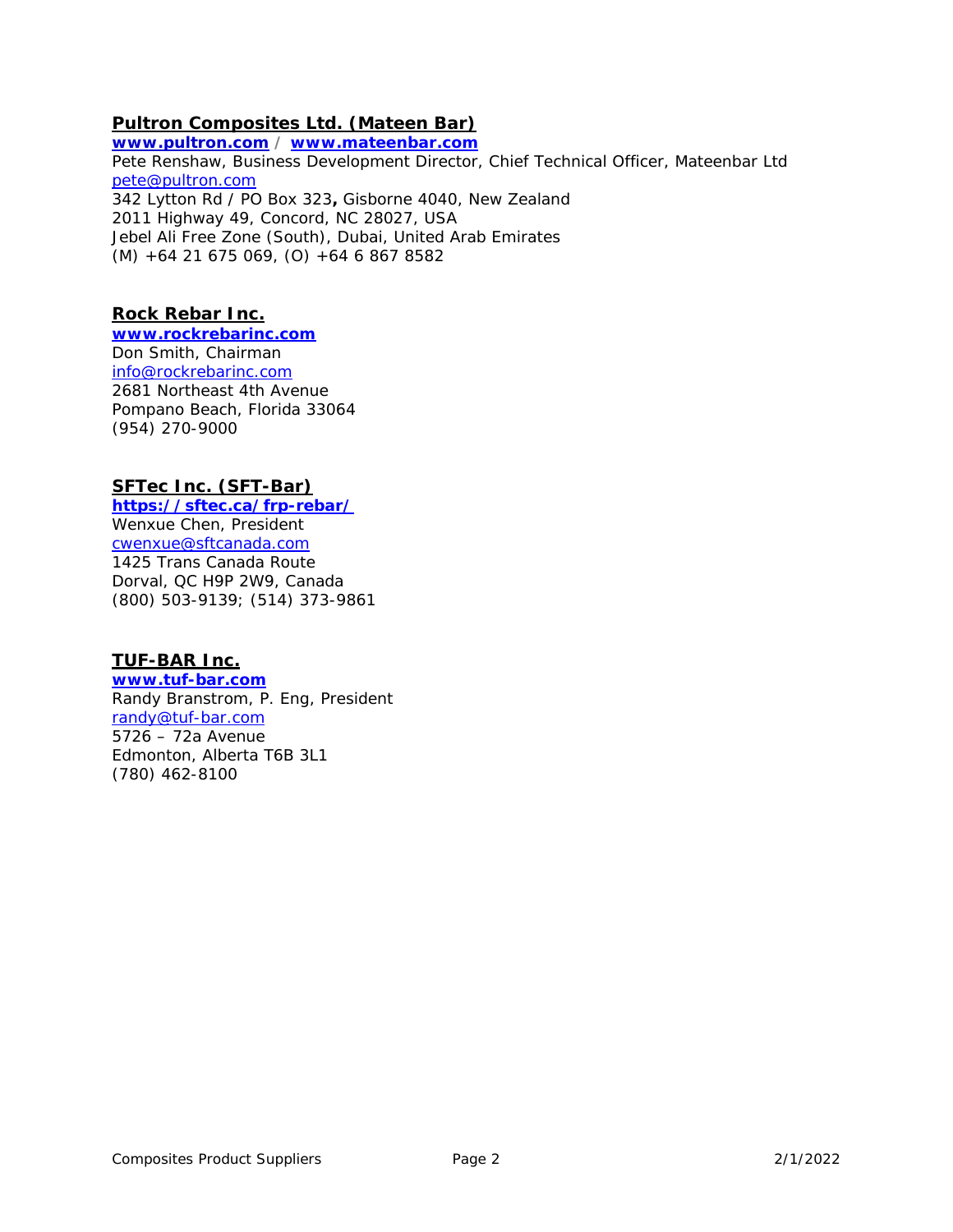# **FRP VEHICULAR DECK PANELS / PEDESTRIAN BRIDGES / GIRDERS / PILING**

## **Advanced Infrastructure Technology**

**https://www.aitcomposites.com/ait-manufacturing**

Ken Sweeney, President Ken@aitcomposites.com 55 Baker Blvd, Suite 205 Brewer, ME 04412 (207 573-0955

#### **Bedford Reinforced Plastics, Inc.**

**www.bedfordreinforced.com**  Tom Wright, Sales Manager tom.wright@bedfordreinforced.com 264 Reynoldsdale Rd Bedford, PA 15522-7401 (814) 623-8125

#### **Creative Composites Group**

**www.creativecompositesgroup.com**  Creative Pultrusions Division / Composites Advantage Division Scott Reeve, Director of Marketing sreeve@compositeadvantage.com 750 Rosedale Drive Dayton Ohio 45402 (937) 723-9031

# **Creative Pultrusions, Inc.**

**www.creativepultrusions.com** Dustin L. Troutman, Director of Marketing and Product Development dtroutman@pultrude.com 214 Industrial Lane Alum Bank, PA 15521 (814) 839-4186 ext. 237

# **Fibergrate Composite Structures Inc.**

**www.fibergrate.com**  Darryl Moczygemba, VP Manufacturing dmoczygemba@fibergrate.com 5151 Belt Line Rd Ste 1212 Dallas, TX 75254-6740 (800) 527-4043